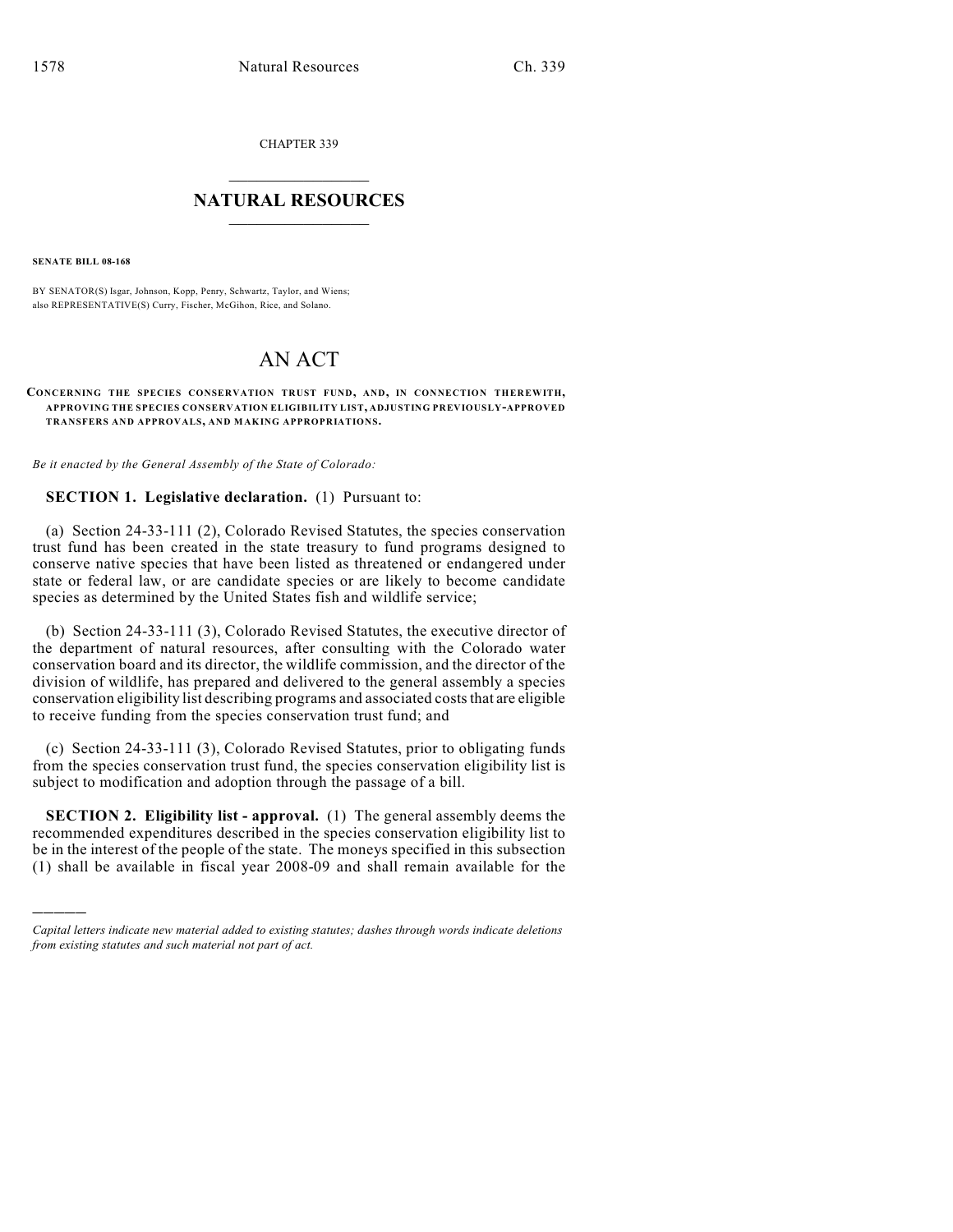designated purposes until they are fully expended:

(a) The executive director of the department of natural resources is authorized to obligate and expend seven million five hundred eighty-five thousand dollars (\$7,585,000) from the capital account of the species conservation trust fund for the following activities, programs, and species in the following amounts:

| <b>PROGRAM / SPECIES</b>             | <b>AMOUNT</b> |
|--------------------------------------|---------------|
| Platte River Recovery Program        | \$7,585,000   |
| Total capital account appropriation: | \$7,585,000   |

(b) The executive director of the department of natural resources is authorized to obligate and expend three million five hundred seventy-eight thousand eight hundred eighty-six dollars (\$3,578,886) from the operation and maintenance account of the species conservation trustfund for the following activities, programs, and species in the following amounts:

| <b>PROGRAM / SPECIES</b>                               |                             | <b>AMOUNT</b> |
|--------------------------------------------------------|-----------------------------|---------------|
| (1)                                                    | Grouse Conservation Program | \$2,758,886   |
| (II)                                                   | Natural Areas Program       | 240,000       |
| (III)                                                  | Wildlife Research           | 60.000        |
| (IV)                                                   | <b>Fish Conservation</b>    | 520,000       |
| Total operation and maintenance account appropriation: |                             | \$3,578,886   |

**SECTION 3.** 24-33-111 (2) (a), Colorado Revised Statutes, is amended to read:

**24-33-111. Conservation of native species - fund created.** (2) **Species conservation trust fund - creation.** (a) (I) There is hereby created in the state treasury the species conservation trust fund, which shall be subject to annual authorization by the general assembly to carry out the purposes of this section. There is hereby created within the species conservation trust fund the operation and maintenance account and the capital account. The moneys in the operation and maintenance account shall be for administrative and noncapital expenditures necessary for the implementation of this section. The moneys in the capital account shall be used exclusively for capital expenditures including but not limited to property acquisition and project construction. All income derived from the deposit and investment of moneys in the fund shall be credited to the fund. At the end of any fiscal year, all unexpended moneys in the fund shall remain therein and shall not be credited or transferred to the general fund or any other fund. To the maximum extent practical, only interest from the fund shall be expended for activities pursuant to this section.

(II) BEGINNINGWITH THE STATE FISCAL YEAR COMMENCING ON JULY 1, 2009, THE GENERAL ASSEMBLY SHALL APPROPRIATE AN AMOUNT NOT TO EXCEED FIVE HUNDRED THOUSAND DOLLARS FROM THE SPECIES CONSERVATION TRUST FUND TO THE DEPARTMENT OF NATURAL RESOURCES FOR THE PURPOSE OF ACQUIRING WATER FOR INSTREAM FLOWS. MONEYS APPROPRIATED FOR THIS PURPOSE SHALL BE USED TO PRESERVE OR IMPROVE THE NATURAL ENVIRONMENT OF SPECIES THAT HAVE BEEN LISTED AS THREATENED OR ENDANGERED UNDER STATE OR FEDERAL LAW, OR ARE CANDIDATE SPECIES OR ARE LIKELY TO BECOME CANDIDATE SPECIES. THE EXECUTIVE DIRECTOR OF THE DEPARTMENT OF NATURAL RESOURCES, IN PREPARING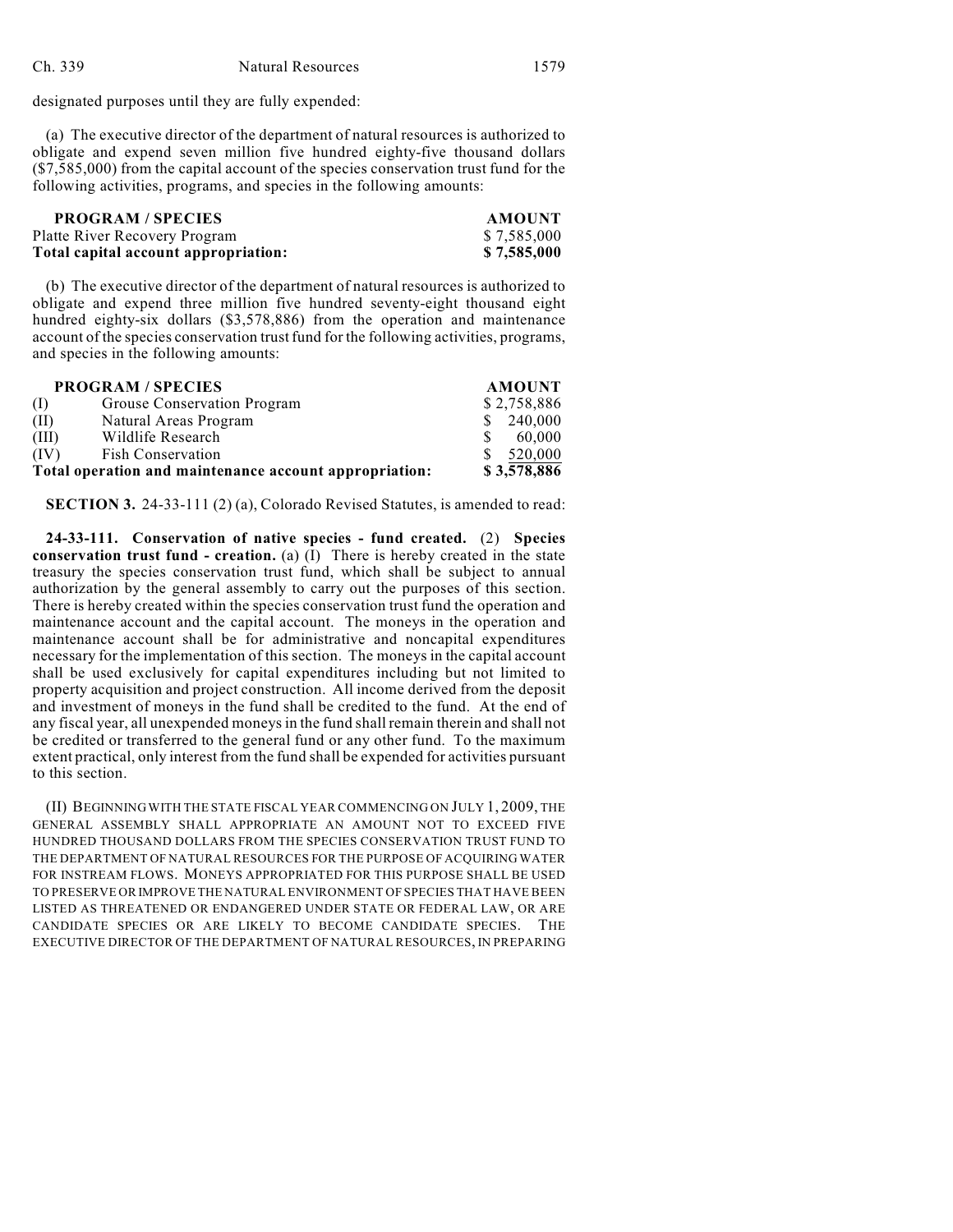1580 Natural Resources Ch. 339

THE SPECIES CONSERVATION ELIGIBILITY LIST PURSUANT TO THIS SECTION, SHALL PROVIDE A LIST OF THE SPECIFIC INSTREAM FLOW ACQUISITIONS THAT WOULD BE FINANCED PURSUANT TO THIS SUBPARAGRAPH (II). SUCH LIST SHALL INCLUDE THE SPECIES THAT WOULD BENEFIT FROM EACH PROPOSED INSTREAM FLOW ACQUISITION. PRIOR TO OBLIGATING REVENUES FROM THE FUND, THE LIST OF SPECIFIC INSTREAM FLOW ACQUISITIONS IS SUBJECT TO MODIFICATION AND ADOPTION BY THE GENERAL ASSEMBLY THROUGH PASSAGE OF A BILL.

**SECTION 4. Transfer between accounts for the Platte River Three State Cooperative Agreement.** (1) The authority of the executive director of the department of natural resources that was approved in House Joint Resolution 03-1012 for the Platte River Three State Cooperative Agreement / Tamarack Ranch State Wildlife Area - Full Buildout to obligate and expend from the capital account of the species conservation trust fund is reduced by nine hundred seventeen thousand dollars (\$917,000), from one million nine hundred seventy-one thousand three hundred ninety-five dollars (\$1,971,395) to one million fifty-four thousand three hundred ninety-five dollars (\$1,054,395).

(2) The authority of the executive director of the department of natural resources that was approved in House Joint Resolution 03-1012 for the Platte River Three State Cooperative Agreement Contract Support and Water Depletions Study to obligate and expend from the operation and maintenance account of the species conservation trust fund is increased by nine hundred seventeen thousand dollars (\$917,000), from ninety-five thousand dollars (\$95,000) to one million twelve thousand dollars (\$1,012,000).

(3) The state treasurer shall, on or after July 1, 2008, transfer nine hundred seventeen thousand dollars (\$917,000) from the capital account of the species conservation trust fund to the operation and maintenance account of the species conservation trust fund.

**SECTION 5.** The introductory portion to 39-29-109 (1) (k) (IV) and 39-29-109 (1) (l), Colorado Revised Statutes, are amended to read:

**39-29-109. Severance tax trust fund - created - administration - use of moneys - definitions - repeal.** (1) (k) (IV) Notwithstanding any other provision of this section, on or after July 1, 2007 2008, if actual fiscal year 2006-07 severance tax collections exceed the March 2007 quarterly revenue forecast by legislative council staff for fiscal year 2006-07 severance tax collections, the state treasurer shall deduct from the operational account of the severance tax trust fund created in subparagraph (II) of paragraph (a) of this subsection (1) the following:

(1) (I) As used in this paragraph  $(1)$ , unless the context otherwise requires, "DUSEL" means a national deep underground science and engineering laboratory.

(II) Except as otherwise set forth in subparagraph  $(W)$  of this paragraph  $(1)$ , for five state fiscal years beginning with the state fiscal year commencing July 1, 2007, the general assembly ON OR AFTER THE DATES SPECIFIED IN SUBPARAGRAPH (III) OF THIS PARAGRAPH (1), THE STATE TREASURER shall appropriate TRANSFER an amount not exceeding the amounts set forth in subparagraph (III) of this paragraph (l) from the operational account of the severance tax trust fund to the department of natural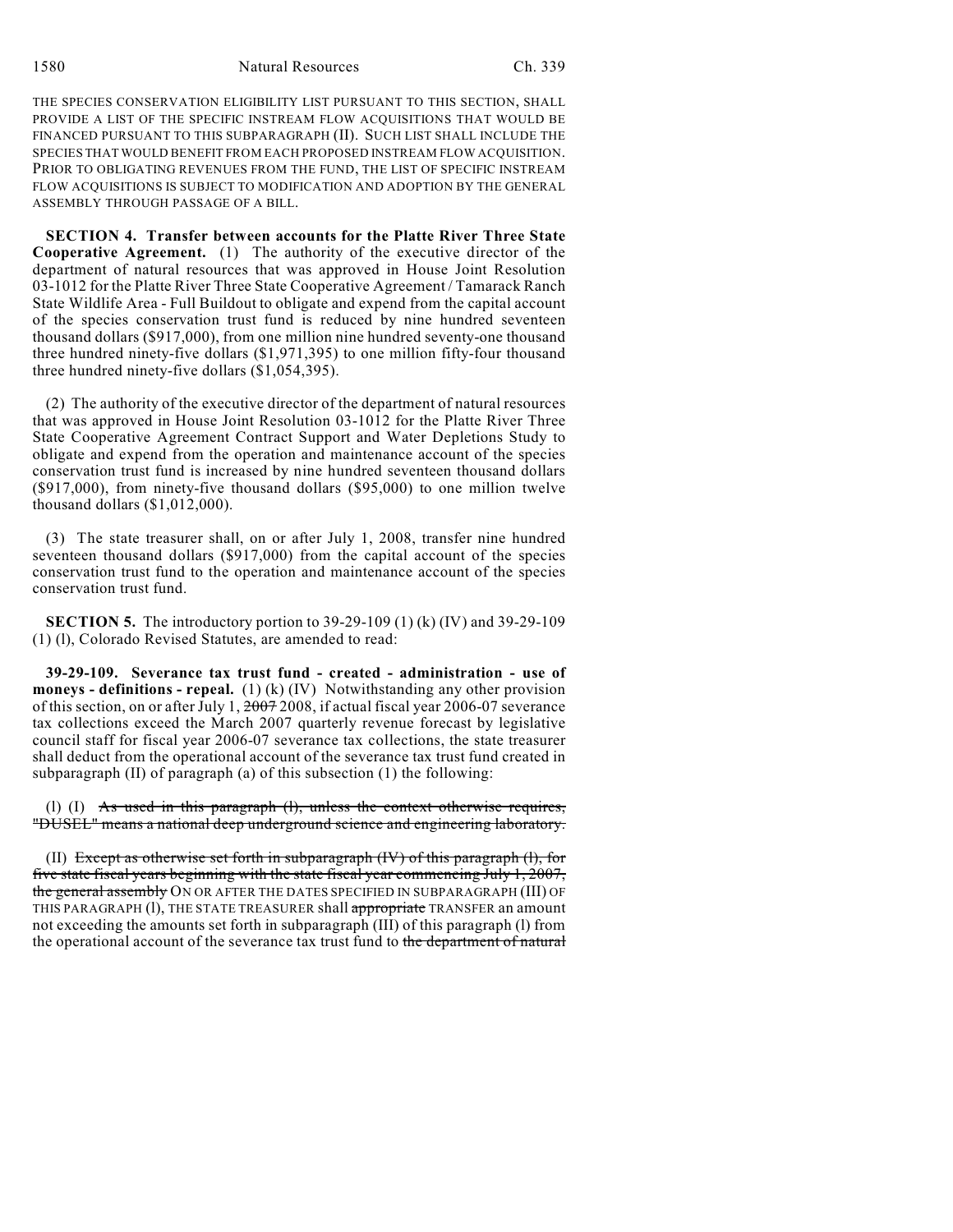#### Ch. 339 Natural Resources 1581

resources for the purpose of paying the state's share of the costs related to the construction and operation of a DUSEL facility that will house a visitors' center, educational resources, and administrative offices related to the DUSEL THE SPECIES CONSERVATION TRUST FUND CREATED IN SECTION 24-33-111, C.R.S., AND SUCH MONEYS SHALL BE SUBJECT TO APPROPRIATION FOR PURPOSES SPECIFIED IN SECTION 24-33-111,C.R.S. IN ADDITION, THE GENERAL ASSEMBLY SHALL APPROPRIATE AND THE STATE TREASURER SHALL TRANSFER MONEYS PURSUANT TO THIS PARAGRAPH (l) FOR A GIVEN STATE FISCAL YEAR ONLY IF, BASED ON THE PRECEDING MARCH REVENUE FORECAST FROM THE LEGISLATIVE COUNCIL, THERE WILL BE SUFFICIENT REVENUE IN THE OPERATIONAL ACCOUNT OF THE SEVERANCE TAX TRUST FUND AFTER ALL THE APPROPRIATIONS AUTHORIZED OR REQUIRED BY LAW AS OF THE MARCH REVENUE FORECAST TO MEET THE YEAR-END BALANCE FOR THE GIVEN STATE FISCAL YEAR THAT IS REQUIRED PURSUANT TO SUBPARAGRAPH (III) OF PARAGRAPH (c) OF THIS SUBSECTION (1) AND REQUIRED PURSUANT TO SUBPARAGRAPH (I) OF PARAGRAPH (f) OF SUBSECTION (1.5) OF THIS SECTION.

(III) The appropriations TRANSFERS required pursuant to subparagraph (II) of this paragraph (l) are as follows:

(A) One million dollars for the state fiscal year commencing July 1, 2007;

(B) Five SIX million dollars for the state fiscal year commencing July 1, 2008;

(C) Five million dollars for the state fiscal year commencing July 1, 2009;

(D) Five million dollars for the state fiscal year commencing July 1, 2010; and

(E) Four million dollars for the state fiscal year commencing July 1, 2011.

(IV) If the national science foundation has not awarded the DUSEL to the Henderson mine near Empire by the end of any fiscal year specified in subparagraph (III) of this paragraph (l), the state treasurer shall transfer the moneys that were appropriated pursuant to this paragraph (l) for such fiscal year by July 1 of the succeeding fiscal year to the species conservation trust fund created in section 24-33-111, C.R.S., and such moneys shall be subject to appropriation for purposes specified in section 24-33-111, C.R.S. In addition, the general assembly shall appropriate and the state treasurer shall transfer moneys pursuant to this paragraph (l) for a given state fiscal year only if, based on the preceding March revenue forecast from the legislative council, there will be sufficient revenue in the operational account of the severance tax trust fund after all the appropriations authorized or required by law as of the March revenue forecast to meet the year end balance for the given state fiscal year that is required pursuant to subparagraph (III) of paragraph (c) of subsection (1) of this section and required pursuant to subparagraph  $(I)$  of paragraph  $(I)$  of subsection  $(1.5)$  of this section.

 $(V)$  The appropriations pursuant to this paragraph (1) shall be exempt from the requirements of subparagraph (III) of paragraph (c) of subsection  $(1)$  of this section.

**SECTION 6.** 39-29-109.3 (2) (d) (I) (A) and (2) (e) (I) (A), Colorado Revised Statutes, as enacted by House Bill 08-1398, enacted at the Second Regular Session of the Sixty-sixth General Assembly, are amended to read: